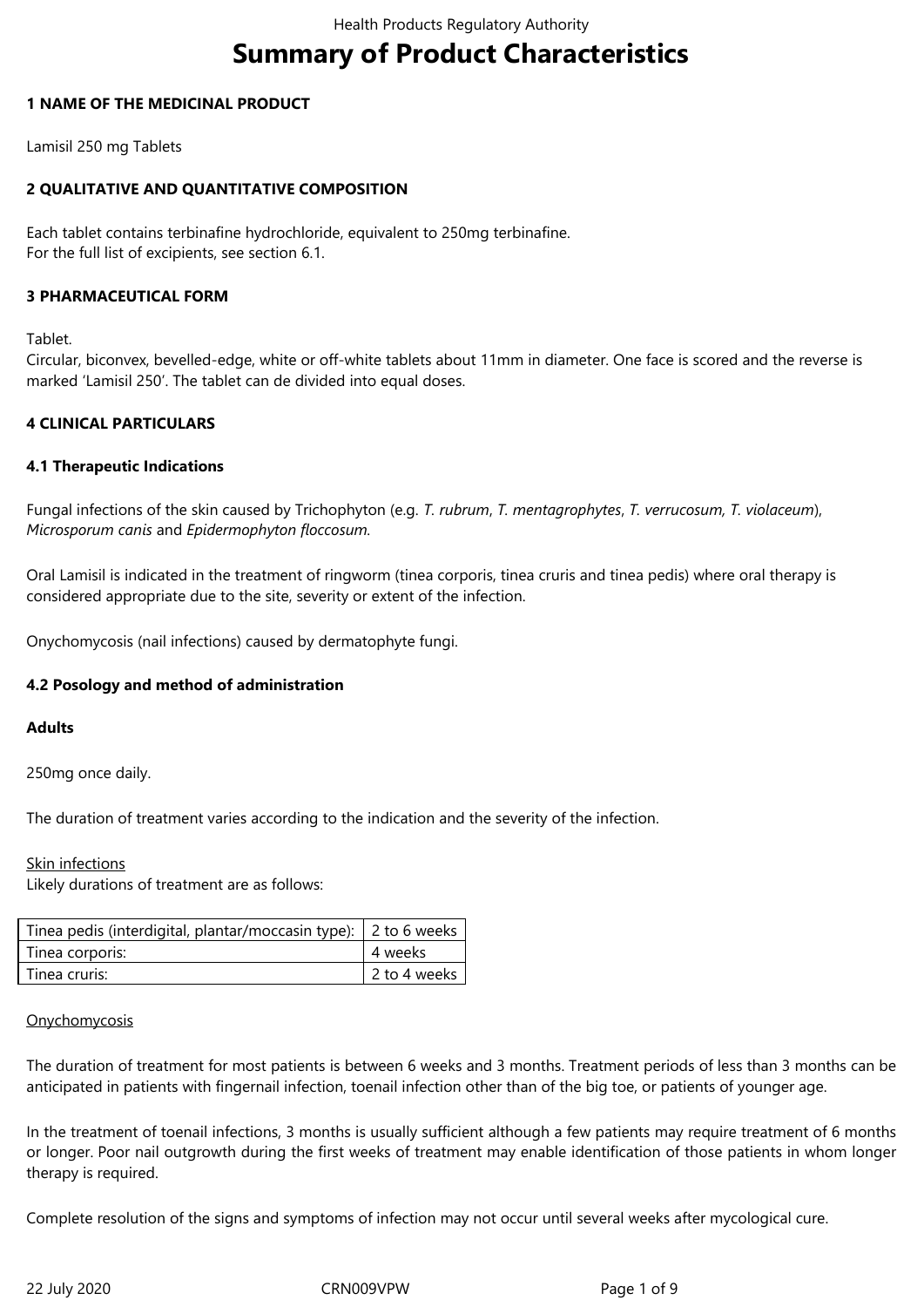# **Special populations**

# **Elderly patients (aged 65 years and older)**

There is no evidence to suggest that elderly patients require different dosages or experience side-effects different to those of younger patients. The possibility of impairment of liver or kidney function should be considered in this age group.

## **Hepatic impairment**

Lamisil tablets are contraindicated for patients with chronic or active hepatic disease (see section 4.3 Contraindications and 4.4 Special warnings and precautions for use).

## **Renal impairment**

The use of Lamisil tablets has not been adequately studied in patients with renal impairment and is therefore not recommended in this population (see section 4.4 Special warnings and precautions for use and section 5.2 Pharmacokinetic properties).

Paediatric Population

No data are available in children under two years of age (usually <12 kg). Children weighing 20 to 40 kg 125 mg (half a 250 mg tablet) once daily Children weighing >40 kg 250 mg (one 250 mg tablet) once daily

## Method of administration

The scored tablets are taken orally with water. They should preferably be taken at the same time each day and can be taken on an empty stomach or after a meal.

# **4.3 Contraindications**

Known hypersensitivity to terbinafine or to any of the excipients of Lamisil.

Chronic or active hepatic disease.

## **4.4 Special warnings and precautions for use**

# **Liver function**

Lamisil tablets are contraindicated for patients with chronic or active liver disease. Before prescribing Lamisil tablets, pre-existing liver disease should be assessed. Hepatotoxicity may occur in patients with and without pre-existing liver disease.

Very rare cases of serious liver failure (some with a fatal outcome, or requiring liver transplant) have been reported in patients treated with Lamisil tablets. In the majority of liver failure cases the patients had serious underlying systemic conditions (see Section 4.3 Contraindications and Section 4.8 Undesirable effects). Patients prescribed Lamisil tablets should be warned to report immediately any symptoms of unexplained persistent nausea, decreased appetite, fatigue, vomiting, right upper abdominal pain, or jaundice, dark urine or pale faeces. Patients with these symptoms should discontinue taking oral terbinafine and the patient's liver function should be immediately evaluated.

Patients on terbinafine who develop a high fever or sore throat should be examined concerning possible haematological reaction.

## **Haematological effects**

Very rare cases of blood dyscrasias (neutropenia, agranulocytosis, thrombocytopenia, pancytopenia) have been reported in patients treated with Lamisil tablets. Aetiology of any blood dyscrasias that occur in patients treated with Lamisil should be evaluated and consideration should be given for a possible change in medication regimen, including discontinuation of treatment with Lamisil tablets.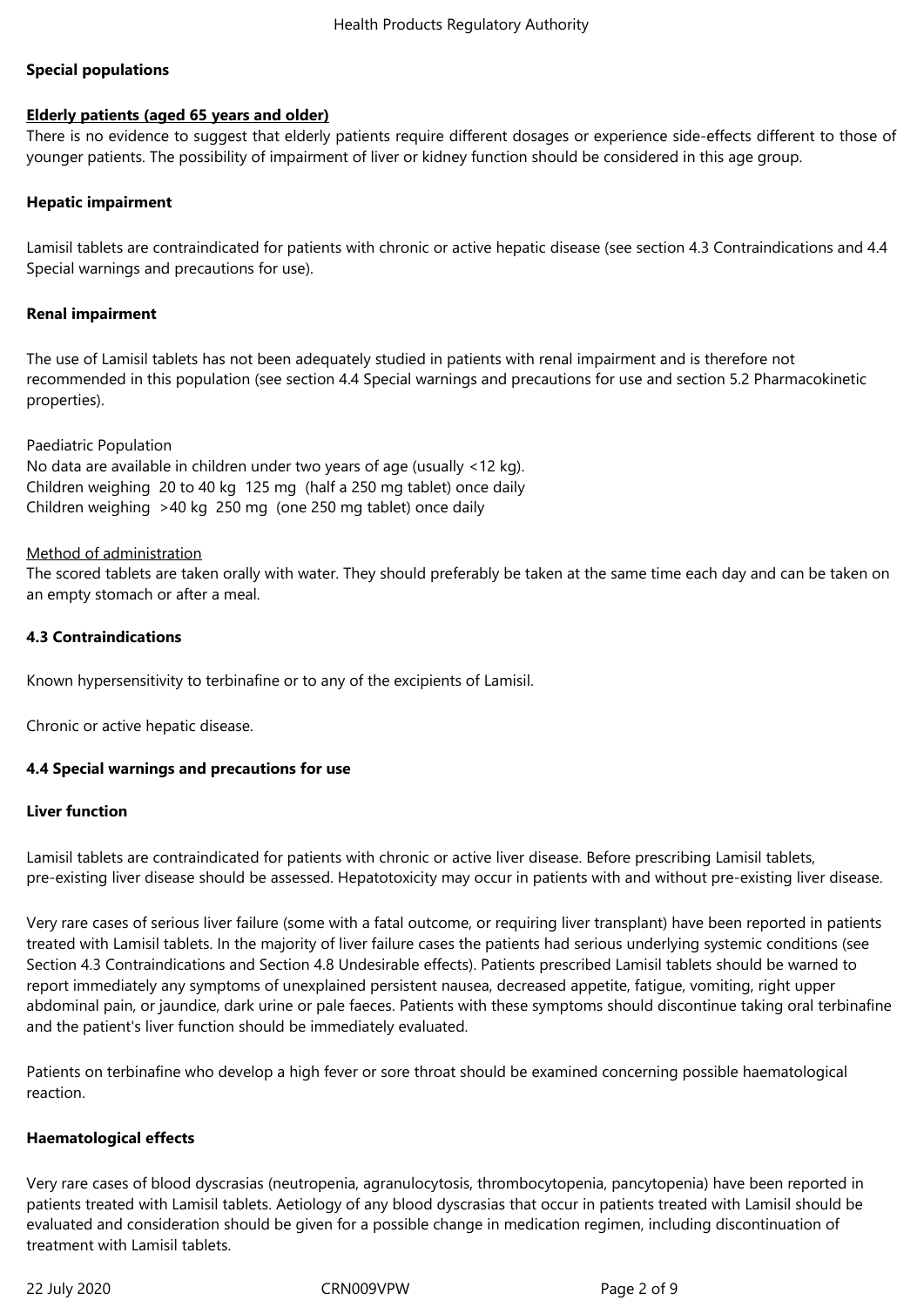## **Renal function**

In patients with renal impairment (creatinine clearance less than 50 mL/min or serum creatinine of more than 300 micro mol/L) the use of Lamisil tablets has not been adequately studied, and therefore, is not recommended (see section 5.2 Pharmacokinetic properties).

## **Dermatological effects**

Serious skin reactions (e.g. Stevens-Johnson syndrome, toxic epidermal necrolysis) drug rash with eosinophilia and systemic symptoms) have been very rarely reported in patients taking Lamisil tablets. If progressive skin rash occurs, treatment with Lamisil tablets treatment should be discontinued.

Lamisil should be used with caution in patients with pre-existing psoriasis or lupus erythematosus as precipitation and exacerbation of psoriasis and cutaneous and systemic lupus erythematosus have been reported in a postmarketing setting.

## **Interactions**

In vitro and in vivo studies have shown that terbinafine inhibits the CYP2D6 metabolism. Therefore, patients receiving concomitant treatment with drugs predominantly metabolised by this enzyme, e.g. certain members of the following drug classes, tricyclic antidepressants (TCA's), b-blockers, selective serotonin reuptake inhibitors (SSRIs), antiarrhythmics class IC and monoamine oxidase inhibitors (MAO-Is) Type B, should be followed, if the co-administered drug has a narrow therapeutic window (see 4.5 Interaction with Other Medicaments and Other Forms of Interaction).

This medicine contains less than 1 mmol sodium (23 mg) per film-coated tablet, that is to say essentially 'sodium-free'.

# **4.5 Interaction with other medicinal products and other forms of interactions**

## *Effect of other medicinal products on terbinafine*

The plasma clearance of terbinafine may be accelerated by drugs, which induce metabolism and may be inhibited by drugs, which inhibit cytochrome P450. Where co-administration of such agents is necessary, the dosage of Lamisil tablets may need to be adjusted accordingly.

*The following medicinal products may increase the effect or plasma concentration of terbinafine:* Cimetidine decreased the clearance of terbinafine by 33%.

Fluconazole increased the Cmax and AUC of terbinafine by 52% and 69% respectively, due to inhibition of both CYP2C9 and CYP3A4 enzymes. Similar increase in exposure may occur when other drugs which inhibit both CYP2C9 and CYP3A4 such as ketoconazole and amiodarone are concomitantly administered with terbinafine.

*The following medicinal products may decrease the effect or plasma concentration of terbinafine:* Rifampicin increased the clearance of terbinafine by 100%.

*Information on other drugs concomitantly used with Lamisil resulting in no or negligible interactions* According to the results from studies undertaken *in-vitro* and in healthy volunteers, terbinafine shows negligible potential for inhibiting or enhancing the clearance of most drugs that are metabolised via the cytochrome P450 system (e.g. terfenadine, triazolam, tolbutamide or oral contraceptives) with exception of those metabolised through CYP2D6 (see below).

Terbinafine does not interfere with the clearance of antipyrine or digoxin.

There was no effect of terbinafine on the pharmacokinetics of fluconazole. Further there was no clinically relevant interaction between terbinafine and the potential comedications cotrimoxazole (trimethoprim and sulfamethoxazole), zidovudine or theophylline.

22 July 2020 CRN009VPW Page 3 of 9 Some cases of menstrual irregularities have been reported in patients taking Lamisil tablets concomitantly with oral contraceptives, although the incidence of these disorders remains within the background incidence of patients taking oral contraceptives alone.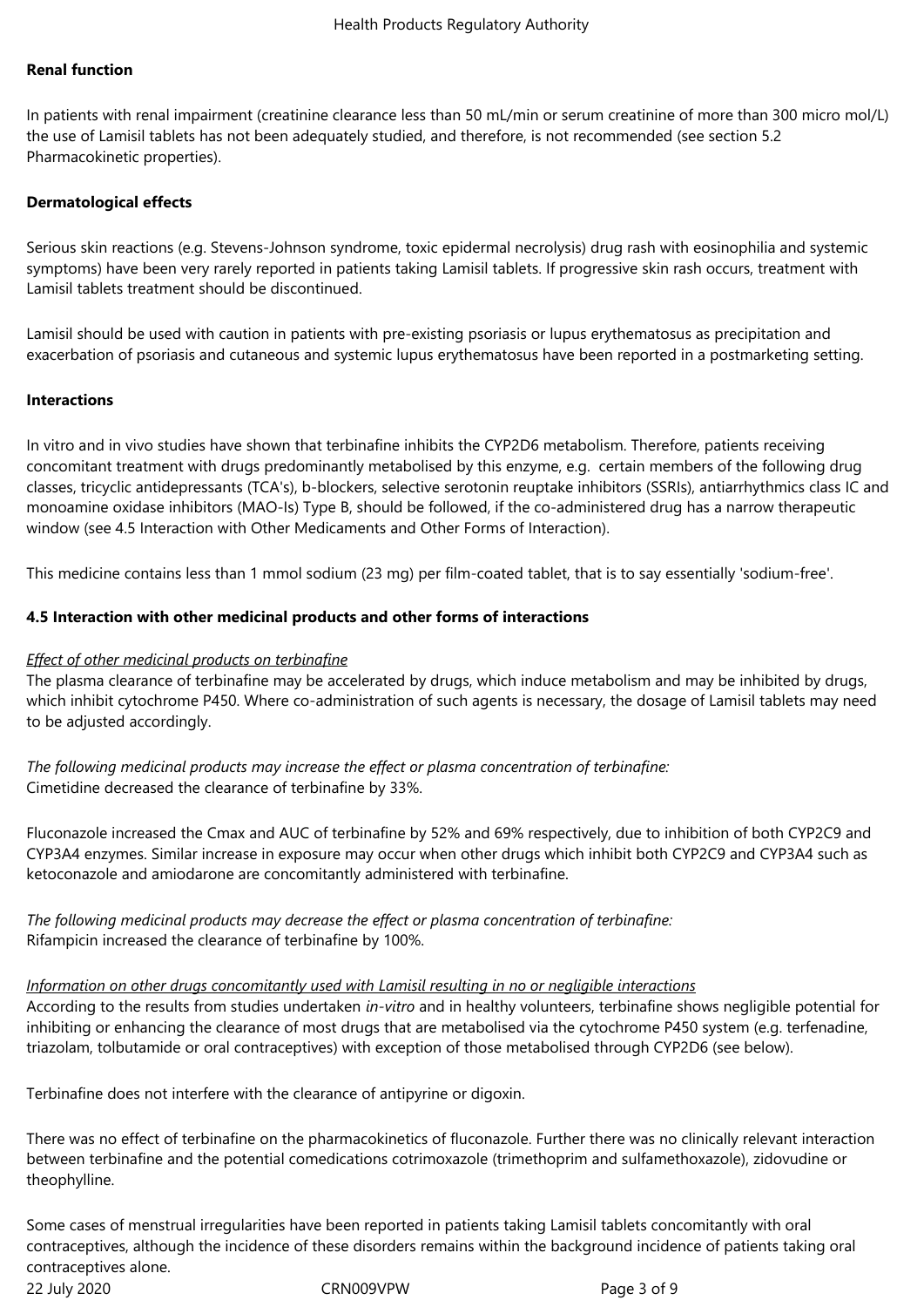*Terbinafine may increase the effect or plasma concentration of the following medicinal products:* Caffeine: Terbinafine decreased the clearance of caffeine administered intravenously by 19%.

Compounds predominantly metabolised by CYP2D6: *In vitro* and *in vivo* studies have shown that terbinafine inhibits the CYP2D6-mediated metabolism. This finding may be of clinical relevance for compounds predominantly metabolised CYP2D6, e.g. certain members of the following drug classes, tricyclic antidepressants (TCAs), beta-blockers, selective serotonine reuptake inhibitors (SSRIs), antiarrhythmics (including class 1A, 1B and 1C) and monoamine oxidase inhibitors (MAO-Is) Type B, especially if they also have a narrow therapeutic window (see 4.4 Special warnings and precautions for use).

Terbinafine decreased the clearance of desipramine by 82%.

In studies in healthy subjects characterized as extensive metabolisers of dextromethorphan (antitussive drug and CYP2D6 probe substrate), terbinafine increased the dextromethorphan/dextrorphan metabolic ratio in urine by 16- to 97-fold on average. Thus, terbinafine may convert extensive CYP2D6 metabolisers to poor metaboliser status.

*Terbinafine may decrease the effect or plasma concentration of the following medicinal products: Terbinafine increased the clearance of ciclosporin by 15%.* 

# **4.6 Fertility, pregnancy and lactation**

# **Women of child-bearing potential**

Some cases of menstrual irregularities have been reported in patients taking Lamisil tablets concomitantly with oral contraceptives, although the incidence of these disorders remains within the background incidence of patients taking oral contraceptives alone.

There are no data to support special recommendations for women of child-bearing potential.

## **Pregnancy:**

Foetal toxicity studies in animals suggest no adverse effects.

Since documented clinical experience in pregnant women is very limited, Lamisil tablets should not be used during pregnancy unless clinical condition of the woman requires treatment with oral terbinafine and the potential benefits for the mother outweigh any potential risks for the foetus.

# **Breast-feeding:**

Terbinafine is excreted in breast milk and therefore mothers should not receive Lamisil treatment whilst breast-feeding.

## **Fertility:**

There is no relevant information from human experience. Fertility studies in rats indicated no adverse findings in fertility or reproductive performance.

## **4.7 Effects on ability to drive and use machines**

No studies on the effects of Lamisil tablets treatment on the ability to drive and use machines have been performed. Patients who experience dizziness as an undesirable effect should avoid driving vehicles or using machines.

## **4.8 Undesirable effects**

In general Lamisil tablets are well tolerated. Side effects are usually mild to moderate and transient. The following adverse reactions have been observed in the clinical trials or during post marketing experience.

Adverse drug reactions from clinical trials or post-marketing experience (Table 1) are listed by MedDRA system organ class. Within each system organ class, the adverse drug reactions are ranked by frequency, with the most frequent reactions first. Within each frequency grouping, adverse drug reactions are presented in order of decreasing seriousness. In addition, the corresponding frequency category for each adverse drug reaction is based on the following convention (CIOMS III): Very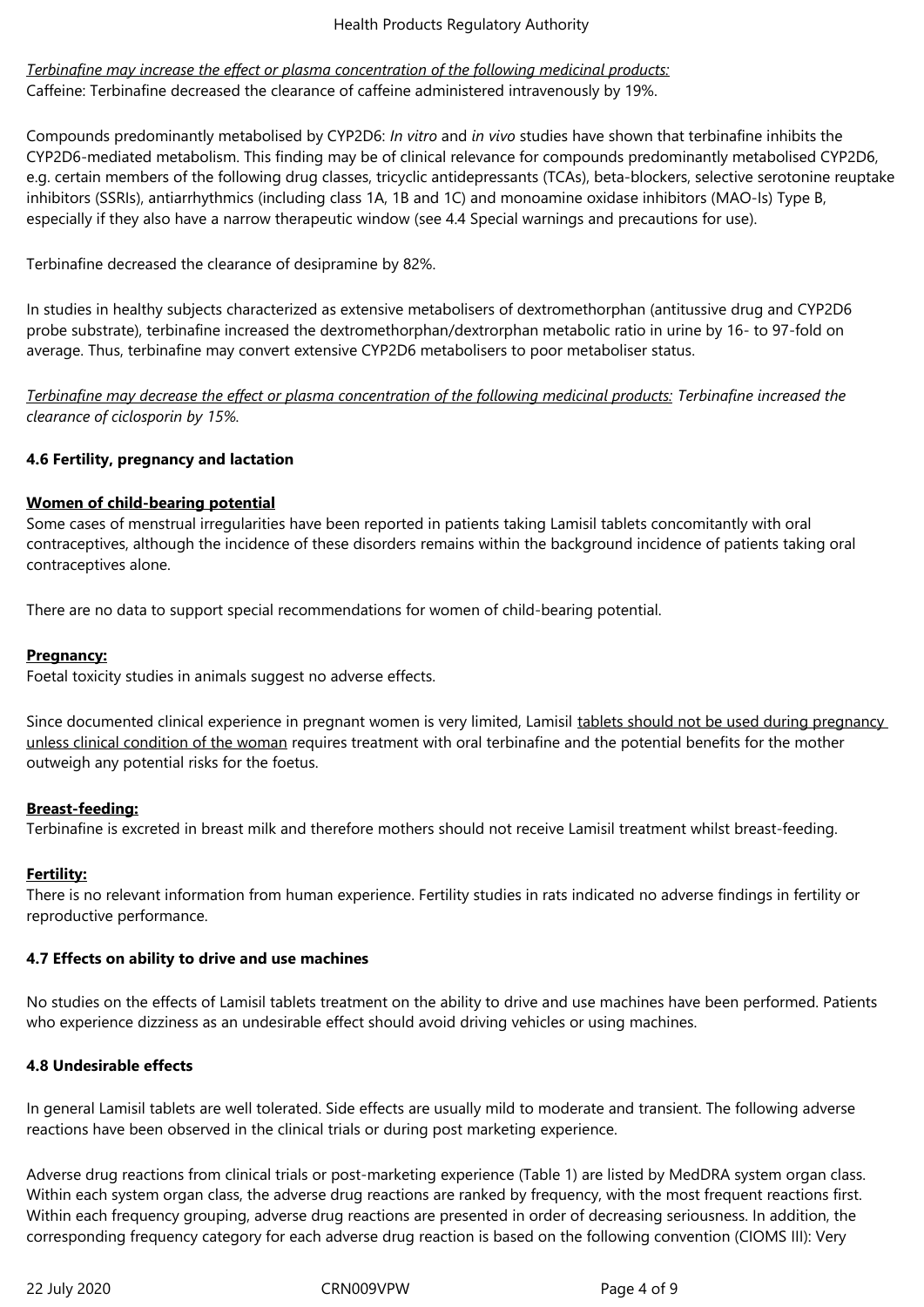common (≥ 1/10); common (≥1/100, < 1/10); uncommon (≥ 1/1,000, < 1/100); rare (≥ 1/10,000, < 1/1,000;); very rare (< 1/10,000) Not known (frequency cannot be estimated from available data).

Table 1

| <b>Blood and lymphatic system disorders</b>     |                                                                             |  |  |  |
|-------------------------------------------------|-----------------------------------------------------------------------------|--|--|--|
| Uncommon                                        | Anaemia                                                                     |  |  |  |
| Very rare                                       | Neutropenia, agranulocytosis, thrombocytopenia, pancytopenia                |  |  |  |
| Immune system disorders                         |                                                                             |  |  |  |
| Very rare                                       | Anaphylactoid reactions (including angioedema, cutaneous and systemic       |  |  |  |
|                                                 | lupus erythematosus.                                                        |  |  |  |
| <b>Not known</b>                                | Anaphylactic reaction, serum sickness-like reaction.                        |  |  |  |
| <b>Psychiatric disorders</b>                    |                                                                             |  |  |  |
| Common                                          | Depression                                                                  |  |  |  |
| Uncommon                                        | Anxiety                                                                     |  |  |  |
| Nervous system disorders                        |                                                                             |  |  |  |
| Very common                                     | Headache                                                                    |  |  |  |
| Common                                          | Dysgeusia* including ageusia*, dizziness                                    |  |  |  |
| Uncommon                                        | Paraesthesia and hypoaesthesia                                              |  |  |  |
| Not known                                       | Anosmia including permanent anosmia, hyposmia.                              |  |  |  |
| <b>Eye disorders</b>                            |                                                                             |  |  |  |
| Common                                          | Visual impairment                                                           |  |  |  |
| Not known                                       | Vision blurred, visual acuity reduced                                       |  |  |  |
| <b>Ear and labyrinth disorders</b>              |                                                                             |  |  |  |
| Uncommon                                        | Tinnitus                                                                    |  |  |  |
| Not known                                       | Hypoacusis, impaired hearing                                                |  |  |  |
| <b>Vascular disorders</b>                       |                                                                             |  |  |  |
| Not known                                       | Vasculitis                                                                  |  |  |  |
| <b>Gastrointestinal disorders</b>               |                                                                             |  |  |  |
| Very Common                                     | Gastrointestinal symptoms (abdominal distension, decreased appetite,        |  |  |  |
|                                                 | dyspepsia, nausea, mild abdominal pain, diarrhoea).                         |  |  |  |
| Not known                                       | Pancreatitis                                                                |  |  |  |
| <b>Hepatobiliary disorders</b>                  |                                                                             |  |  |  |
| Rare                                            | Hepatic failure, hepatitis, jaundice, cholestasis, hepatic enzyme increased |  |  |  |
|                                                 | (see section 4.4 Warnings and precautions for use).                         |  |  |  |
| Skin and subcutaneous tissue disorders          |                                                                             |  |  |  |
| Very common                                     | Rash, urticaria                                                             |  |  |  |
| Uncommon                                        | Photosensitivity reaction                                                   |  |  |  |
|                                                 | Stevens-Johnson syndrome, toxic epidermal necrolysis, acute generalized     |  |  |  |
| Very rare                                       | exanthematous pustulosis*, erythema multiforme, toxic skin eruption,        |  |  |  |
|                                                 | dermatitis exfoliative, dermatitis bullous. Psoriasiform eruptions or       |  |  |  |
|                                                 | exacerbation of psoriasis. Alopecia.                                        |  |  |  |
| Unknown                                         | Drug rash with eosinophilia and systemic symptoms                           |  |  |  |
| Musculoskeletal and connective tissue disorders |                                                                             |  |  |  |
| Very common                                     | Musculoskeletal reactions (arthralgia, myalgia).                            |  |  |  |
| Unknown                                         | Rhabdomyolysis                                                              |  |  |  |
| <b>General disorders</b>                        |                                                                             |  |  |  |
| <b>Uncommon</b>                                 | Pyrexia                                                                     |  |  |  |
| Common                                          | Fatigue                                                                     |  |  |  |
| Unknown                                         | Influenza-like illness                                                      |  |  |  |
| <b>Investigations</b>                           |                                                                             |  |  |  |
| Uncommon                                        | Weight decreased**                                                          |  |  |  |
| Unknown                                         | Blood creatine phosphokinase increased.                                     |  |  |  |

\*Hypogeusia, including ageusia, which usually recover within several weeks after discontinuation of the drug. Isolated cases of prolonged hypogeusia have been reported.

\*\* Weight decreased secondary to dysgeusia.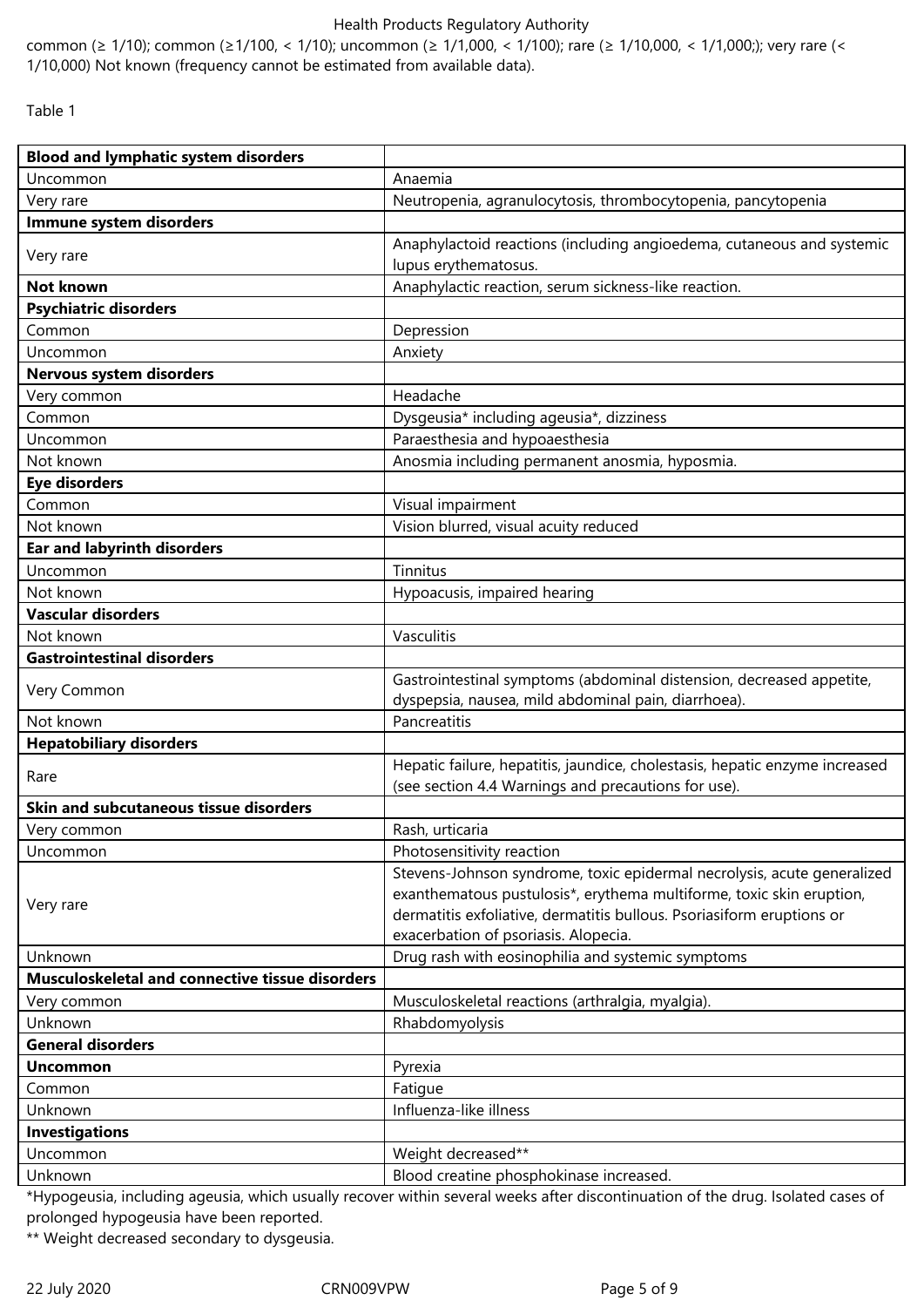monitoring of the benefit/risk balance of the medicinal product. Healthcare professionals are asked to report any suspected adverse reactions via HPRA Pharmacovigilance Website: www.hpra.ie.

# **4.9 Overdose**

Based on the observed adverse effects in man, the main [symptoms o](http://www.hpra.ie/)f an acute overdosage are likely to be gastrointestinal, e.g. nausea or vomiting. Gastric lavage and/or symptomatic supportive treatment may be required.

# **5 PHARMACOLOGICAL PROPERTIES**

## **5.1 Pharmacodynamic properties**

Pharmacotherapeutic group: Oral antifungal agent (ATC code D01B A02)

Terbinafine is an allylamine which has a broad spectrum of antifungal activity. At low concentrations terbinafine is fungicidal against dermatophytes, moulds and certain dimorphic fungi. The activity versus yeasts is fungicidal or fungistatic depending on the species.

Terbinafine interferes specifically with fungal sterol biosynthesis at an early step. This leads to a deficiency in ergosterol and to an intracellular accumulation of squalene, resulting in fungal cell death. Terbinafine acts by inhibition of squalene epoxidase in the fungal cell membrane.

The enzyme squalene epoxidase is not linked to the cytochrome P-450 system.

Efficacy in tinea capitis has not yet been established.

Oral Lamisil is not effective in *Pityriasis versicolor*.

## **Onychomycosis**

The efficacy of Lamisil Tablets in the treatment of onychomycosis is illustrated by the response of patients with toenail and/or fingernail infections who participated in three US/Canadian placebo-controlled clinical trials (SFD301, SF5 and SF1508).

Results of the first toenail study, as assessed at week 48 (12 weeks of treatment with 36 weeks follow-up after completion of therapy), demonstrated mycological cure, defined as simultaneous occurrence of negative KOH plus negative culture, in 70% of patients. Fifty-nine percent (59%) of patients experienced effective treatment (mycological cure plus 0% nail involvement or > 5mm of new unaffected nail growth); 38% of patients demonstrated mycological cure plus clinical cure (0% nail involvement).

In a second toenail study of dermatophytic onychomycosis, in which non-dermatophytes were also cultured, similar efficacy against the dermatophytes was demonstrated. The pathogenic role of the non-dermatophytes cultured in the presence of dermatophytic onychomycosis has not been established. The clinical significance of this association is unknown.

Results of the fingernail study, as assessed at week 24 (6 weeks of treatment with 18 weeks follow-up after completion of therapy), demonstrated mycological cure in 79% of patients, effective treatment in 75% of the patients, and mycological cure plus clinical cure in 59% of the patients.

The mean time to treatment success for onychomycosis was approximately 10 months for the first toenail study and 4 months for the fingernail study. In the first toenail study, for patients evaluated at least six months after achieving clinical cure and at least one year after completing Lamisil therapy, the clinical relapse rate was approximately 15%.

**Fungal infections of the skin (Tinea corporis, Tinea cruris, Tinea pedis) and yeast infections of the skin caused by the genus Candida (e.g. Candida albicans) where oral therapy is generally considered appropriate owing to the site, severity or extent of the infection.**

Three controlled, double blind, randomised, multicenter studies 5OR (4 week study), 6-7OR (4 week study) and 11-21OR (6 week study), evaluated efficacy and safety of Lamisil tablets in the treatment of Tinea corporis and cruris.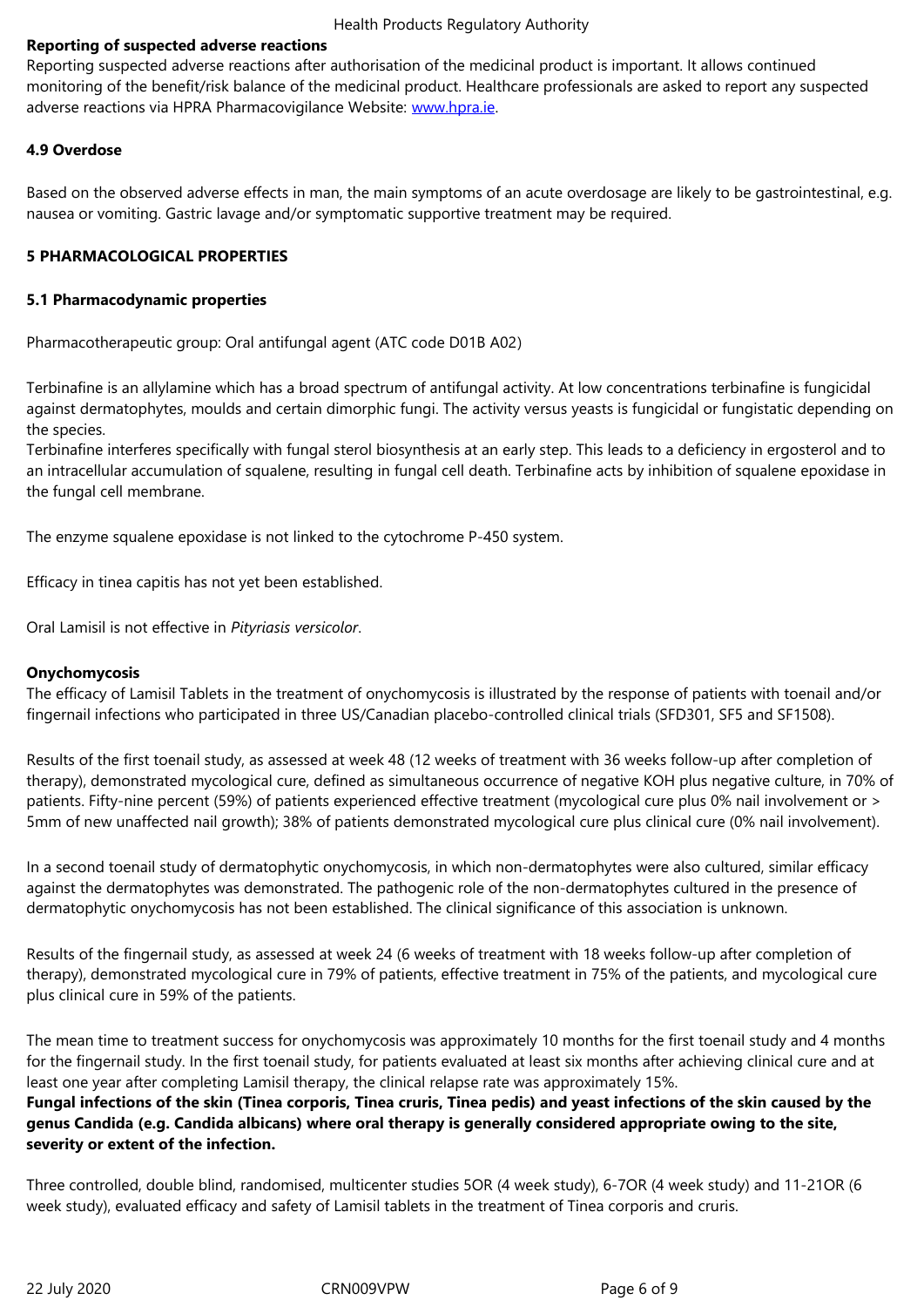Two double blind, placebo controlled studies (5OR, 6-7OR) evaluated the efficacy of Lamisil 125mg b.i.d.in patients diagnosed with Tinea corporis/cruris. The studies included a total of 46 patients randomised to Lamisil and 49 on placebo. There was no significant difference in terms of demographic and anamnestic data within groups. Efficacy, demonstrated by negative mycology tests and a reduction in clinical symptomatology, was evaluated at 4 weeks and at the follow-up examination. In both studies, minimal efficacy was demonstrated in patients treated with placebo compared to the efficacy of orally administered Lamisil at the end of therapy and at follow up.

The third study (11-21OR), a 6 weeks, double blind, randomised, multicenter study compared efficacy and safety of Lamisil 125mg b.i.d. to griseofulvin 250mg b.i.d. One hundred twenty six (126) patients in each group were included in the efficacy analysis. This study showed high rate of mycological cure, reduction in signs and symptoms in the Lamisil treated study arm and significantly better (93-94%) overall efficacy at the end of therapy and at follow up of Lamisil 125mg b.i.d. compared to 86-87% overall efficacy of comparator.

In summary, Lamisil 125mg b.i.d. administered for the period of 4-6 weeks demonstrated statistically superior efficacy compared to placebo and marketed drug griseofulvin in the treatment of Tinea corporis/cruris in the above major efficacy studies.

In a double blind, placebo controlled 4 weeks study SF 00438, Lamisil 125 b.i.d was compared to placebo in patients with cutaneous candidiasis. Twenty two patients were randomised to each treatment arm, of which 19 were evaluated respectively. Of those, 29% of patients in the treatment arm and 17% of patients on placebo demonstrated mycological cure at the end of treatment and 67% of Lamisil treated patients had negative mycological results at the end of follow up. Given the above response rates, 2 weeks therapy of Lamisil should be the minimum duration of treatment period and approximately half of the patients would require 3-4 weeks of treatment to achieve cure.

Two double blind, controlled studies compared Lamisil 125mg b.i.d. to placebo (39-40OR) and to griseofulvin 250mg b.i.d. (20OR) in the treatment of Tinea pedis. Both studies recruited patients with chronic, recurrent disease. In the study 39-40OR, 65% of patients on Lamisil reported mycological cure at follow up whereas none of the placebo treated patients responded. In the study 20OR, Lamisil was shown to be highly effective with 88% of cure at follow up after 6 weeks therapy compared to 45% of patients on griseofulvin. These patients when observed after 10 months reported 94% cure rate, compared to 30% efficacy of griseofulvin in the same patient population.

| <b>Study</b> | <b>Type</b>                    | <b>Drug</b>                                 | No. of<br>evaluable<br>patients | <b>Dropouts</b> | <b>Mycolo</b><br>gical<br>results<br>%<br>negati<br>ve<br><b>End Rx</b><br>F/up |                   | <b>Clinical</b><br>results<br><b>End</b><br>$Rx$ F/<br>up |          |
|--------------|--------------------------------|---------------------------------------------|---------------------------------|-----------------|---------------------------------------------------------------------------------|-------------------|-----------------------------------------------------------|----------|
| 5OR          | 4wk DB-placebo                 | Lamisil 125 b.i.d Placebo                   | 13<br>15                        | 4<br>2          | 64<br>$\mathbf 0$                                                               | 89<br>0           | 54<br>$\overline{0}$                                      | 62<br>0  |
| 6-70R        | 4wk DB-placebo                 | Lamisil 125 b.i.d Placebo                   | 33<br>34                        | 8<br>6          | 97<br>29                                                                        | 97<br>36          | 85<br>12                                                  | 91<br>12 |
| 11-21OR      | 6wk 125 b.i.d. DB-Griseofulvin | Lamisil 125 b.i.d Griseofulvin 250<br>b.i.d | 126<br>126                      | 13<br>16        | 95<br>88                                                                        | 100<br>94         | 93<br>87                                                  | 94<br>86 |
| SF 00438     | 2wk DB-placebo                 | Lamisil 125 b.i.d Placebo                   | 19<br>19                        | 3<br>3          | 29<br>17                                                                        | 67<br>47          | 11<br>11                                                  | 47<br>11 |
| 39-40OR      | 6wk 125 b.i.d. DB-placebo      | Lamisil 125 b.i.d Placebo                   | 23<br>18                        | 3<br>6          | 68<br>13                                                                        | 77<br>$\mathbf 0$ | 59<br>$\overline{0}$                                      | 65<br>0  |
| 20OR         | 6wk 125 b.i.d. DB-Griseofulvin | Lamisil 125 b.i.d Griseofulvin 250<br>b.i.d | 16<br>12                        | 2<br>6          | 94<br>27                                                                        | 100<br>55         | 75<br>27                                                  | 88<br>45 |

|  |  | Table 12-1 Major efficacy studies – Tinea corporis/cruris, Tinea pedis, Candida infection |
|--|--|-------------------------------------------------------------------------------------------|
|  |  |                                                                                           |

# **5.2 Pharmacokinetic properties**

Following oral administration, terbinafine is well absorbed (>70%) and the absolute bioavailability of terbinafine from Lamisil tablets as a result of first-pass metabolism is approximately 50 %. A single oral dose of 250 mg terbinafine resulted in a mean peak plasma concentration of 1.3 microgram/mL within 1.5 hours of administration. At steady-state (70% steady state is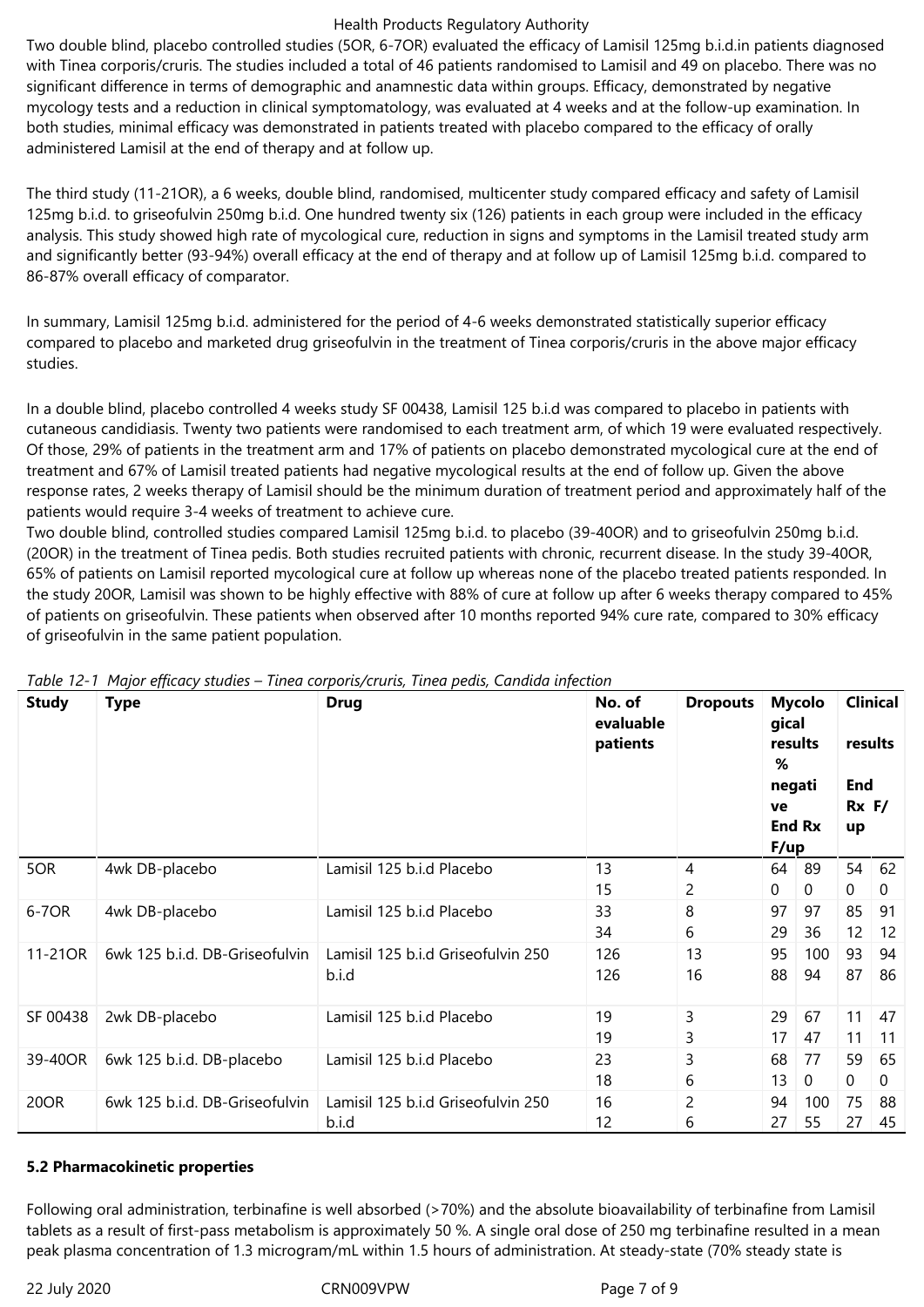achieved in approximately 28 days), in comparison to a single dose, peak concentration of terbinafine was on average 25% higher and plasma AUC increased by a factor of 2.3. From the increase in plasma AUC an effective half-life of ~30 hours can be calculated. The bioavailability of terbinafine is moderately affected by food (increase in the AUC of less than 20%), but not sufficiently to require dose adjustments. When given orally, the drug accumulates in skin and nails at levels associated with fungicidal activity.

Terbinafine binds strongly to plasma proteins (99%). It rapidly diffuses through the dermis and concentrates in the lipophilic stratum corneum. Terbinafine is also secreted in sebum, thus achieving high concentrations in hair follicles, hair and sebum rich skins.

There is also evidence that terbinafine is distributed into the nail plate within the first few weeks of commencing therapy.

Terbinafine is metabolised rapidly and extensively by at least seven CYP isoenzymes with major contributions from CYP2C9, CYP1A2, CYP3A4, CYP2C8 and CYP2C19. Biotransformation results in metabolites with no antifungal activity, which are excreted predominantly in the urine. No clinically relevant age-dependant changes in pharmacokinetics have been observed**.** Multiple dose administration followed by extended blood sampling revealed a triphasic elimination with a terminal half-life of approximately 16.5 days.

Single dose pharmacokinetics studies in patients with renal impairment (creatinine clearance < 50 mL/min) or with pre-existing liver disease have shown that the clearance of Lamisil tablets may be reduced by about 50%.

# **5.3 Preclinical safety data**

In long-term studies (up to 1 year) in rats and dogs no marked toxic effects were seen in either species up to oral doses of about 100mg/kg a day. At high oral doses, the liver and possibly also the kidney were identified as potential target organs.

In a two-year oral carcinogenicity study in mice, no neoplastic or other abnormal findings attributable to treatment were made up to doses of 130 (males) and 156 (females) mg/kg a day. In a two-year oral carcinogenicity study in rats, an increased incidence of liver tumours was observed in males at the highest dose level of 69mg/kg a day. The changes which may be associated with peroxisome proliferation have been shown to be species –specific since they were not seen in the carcinogenicity study in mice or other studies in mice, dogs or monkeys.

During high dose studies in monkeys, refractile irregularities were observed in the retina at the higher doses (non-toxic levels 50mg/kg). These irregularities were associated with the presence of a terbinafine metabolite in the ocular tissue and disappeared after drug discontinuation. They were not associated with histological changes.

An 8-week oral study in juvenile rats provided a no-toxic-effect level (NTEL) of close to 100 mg/kg/day, with the only finding being slightly increased liver weights, while in maturing dogs at ≥100 mg/kg/day (AUC values about 13 x (m) and 6x (f) those in children), signs of central nervous system (CNS) disturbance including single episodes of convulsions in individual animals were observed. Similar findings have been observed at high systemic exposure upon intravenous administration of terbinafine to adult rats or monkeys.

A standard battery of *in vitro* and *in vivo* genotoxicity tests revealed no evidence of mutagenic or clastogenic potential.

No adverse effects on fertility or other reproduction parameters were observed in studies in rats or rabbits.

## **6 PHARMACEUTICAL PARTICULARS**

## **6.1 List of excipients**

Magnesium stearate Hypromellose Microcrystalline cellulose Sodium starch glycollate (Type A) Silica colloidal anhydrous

## **6.2 Incompatibilities**

22 July 2020 CRN009VPW Page 8 of 9 Not applicable.